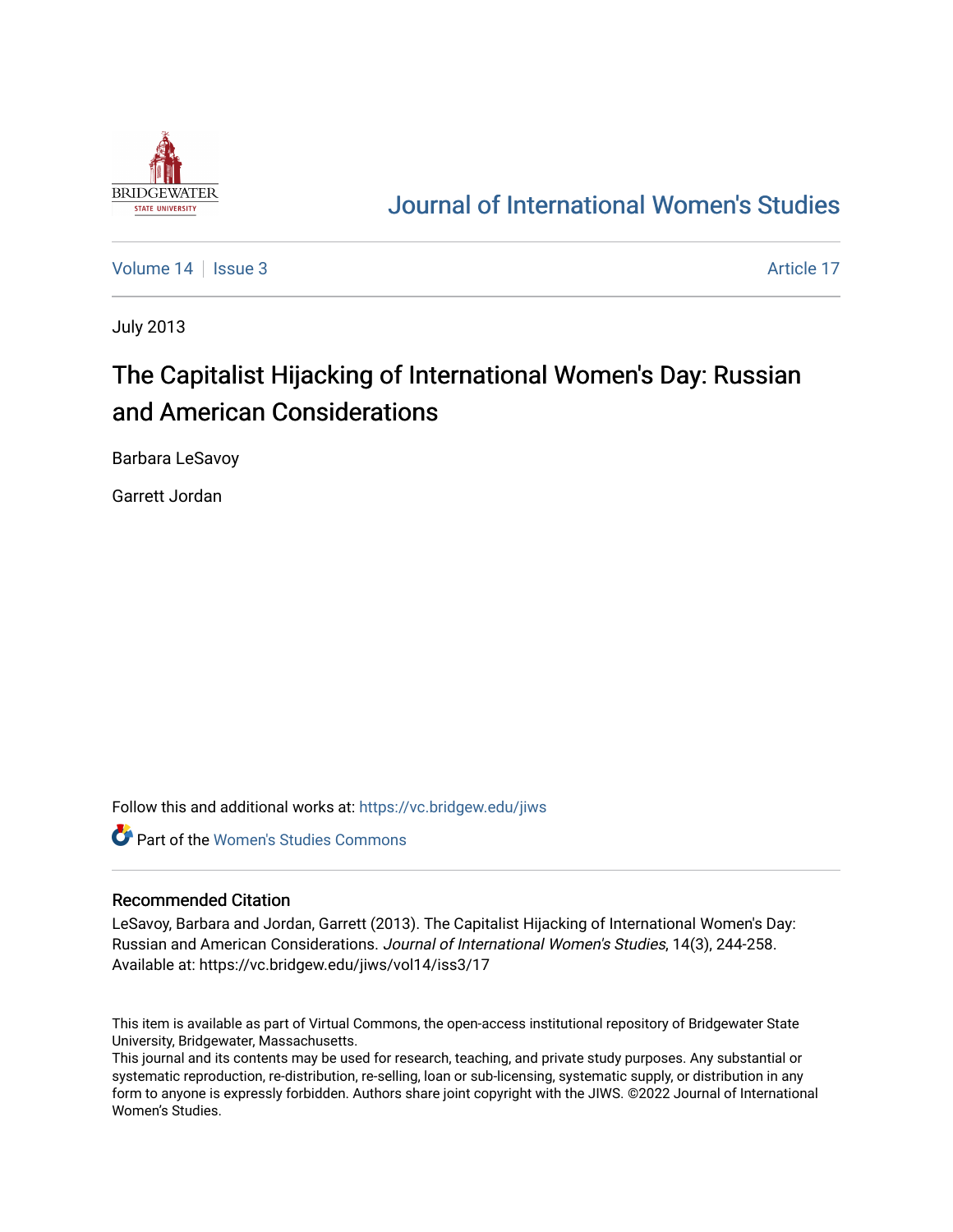LeSavoy and Jordan: The Capitalist Hijacking of International Women's Day

This journal and its contents may be used for research, teaching and private study purposes. Any substantial or systematic reproduction, re-distribution, re-selling, loan or sub-licensing, systematic supply or distribution in any form to anyone is expressly forbidden. ©2013 Journal of International Women's Studies.

#### **The Capitalist Hijacking of International Women's Day: Russian and American Considerations**

By Barbara LeSavoy<sup>1</sup> and Garrett Jordan<sup>2</sup>

#### **Abstract**

 $\overline{a}$ 

What are the origins and purpose of International Women's Day (IWD) as a gender equality platform and what is the symbolic significance of IWD in and outside the United States (U.S.)? Of particular interest is IWD as comparatively observed in Soviet and post-Soviet Russia where the day, born in Sweden and Germany under socialist ideals, gained contextual ground. Using the 2011 IWD centenary as a research lens, analyzed within feminist theoretical frameworks and via Soviet historians, this paper provides a historic synopsis of IWD and of women in Russia, then considers the neoliberal and materialist backlash of IWD in the U.S and Russia. In comparative analysis, we argue that IWD eludes agency to Mohanty's (2003) vision of global feminism, and instead serves as lip-service to what Eisenstein (2007) assesses as hegemonic ways of seeing and narrating feminist activism and gains.

*Key Words:* International Women's Day, Transnational Feminisms, History of Russian Feminism/Socialism

### **Looking-Back, Thinking-Forward**

 What are the origins of International Women's Day (IWD) as a gender equality platform and what is the symbolic significance of IWD in and outside the United States (U.S.)? Of particular interest is IWD as comparatively observed in Soviet/post-Soviet Russia where the day, born in Sweden and Germany under socialist ideals, gained contextual ground. Our interest in IWD began over two years ago, spurred by the 2011 ceremonial burst around IWD's 100 year anniversary, and with this, the presumption that the U.S. and sister nations are deeply involved in a global women's movement. We look to IWD and associated gender constructions in Soviet/post-Soviet Russia as means to understand the day's historical evolution. We argue that western cooptation of IWD has eroded its socialist footing in a region where IWD developed. We further argue that despite this erosion, as extensions of state and nation, we enact festival around the day as means to reach across empires and feminisms in unity for gender equality. Our critique rests in this IWD reach where networks across borders do not quite meet and unity around global feminism remains elusive.

March 8, 2011 marked the  $100<sup>th</sup>$  anniversary of IWD. Global advocacy groups positioned this milestone birthday as a gender equality initiative launch-pad. Issue-based campaigns targeting sexual violence, girl-education, and reproductive health as example, engendered

<sup>&</sup>lt;sup>1</sup> Director, Women and Gender Studies Program The College at Brockport, State University of New York (SUNY) 350 New Campus Drive, 201 Dailey Hall Brockport NY, 14420. 585 395 5799, [blesavoy@brockport.edu A](mailto:blesavoy@brockport.edu)ll

communication about this submission should be directed to Dr. LeSavoy at the above address. 2 Graduate Research Assistant Department of History The College at Brockport, State University of New York (SUNY)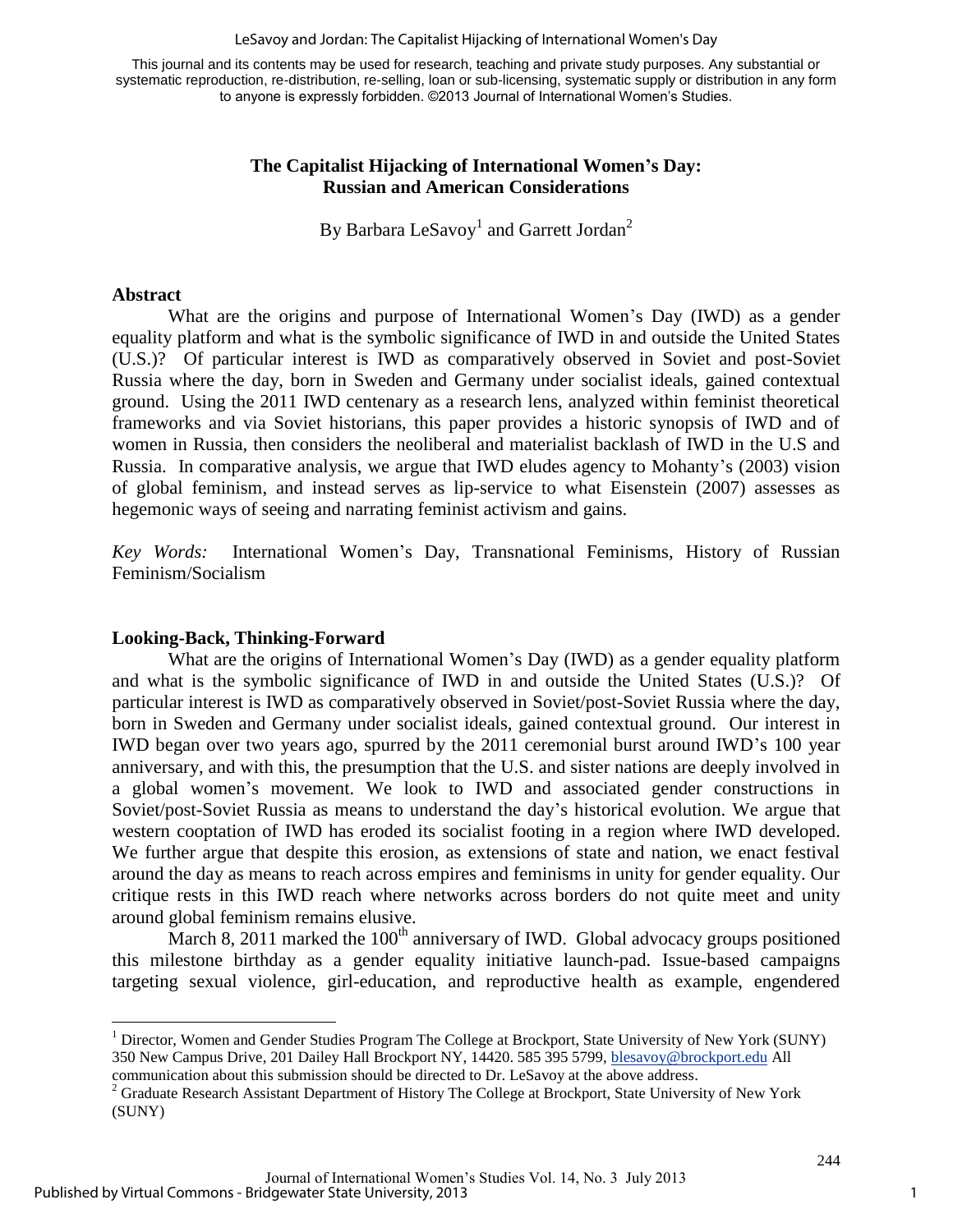activist platforms enacted across continents and amidst backdrops of large structural breaches facing women worldwide. In its 100 year centenary, IWD captured a strategic looking-back, thinking-forward imprint of women's status around the globe. While impressive in scope, IWD initiatives juxtaposed against rising incidences of gender inequality made us question the day's utility as a celebration and activist springboard. Here, our IWD research exposed a knowledge void on the origins and purpose of IWD in its gender equality footing. We were particularly struck by the transitory nature of IWD in the U.S. where empowered movement around gender equity issues quickly loses momentum. Further, in examining IWD in a global context, we discovered that in modern Russia, a country with strong IWD ties, the day is steeped in patriarchy, now marked by a *Hallmark* like holiday of flower and candy giving versus an activist harness to gender equality causes (Chatterjee, 2002; Hutton, 2001). In the Russian example, we were intrigued by this seemingly progressive IWD ceremony in the face of newfound marketdriven forces breeding inequality in women's roles. The Russian girl rock band *Pussy Riot*'s recent insurgency against pillars of state and religion, along with U.S. liberals still arguing for ratification of the Equal Rights Amendment (ERA), made us pause in our 100 year fête of women worldwide. We do not inherently reject feminist values that IWD embodies nor expect the day to correct deeply-entrenched societal codes that produce gender disparities. We do however question interpretations of IWD's socialist roots. Does fanfare around IWD, while important in symbolic magnitude, potentially mask women's structural oppressions?

 Using the 2011 IWD centenary as a research lens, analyzed within feminist theoretical frameworks (Eisenstein, 2010; Eisenstein 2007, 1996, 1984, 1981; Mohanty, Pratt, & Riley 2008; Mohanty, 2003), and via historians (Chatterjee, 2002; Clements, 1985; Goldman, 2001; Lapidus 1975; Stites, 1978), this paper provides a historic synopsis of IWD and of women in Russia, then considers the neoliberal and materialist backlash of IWD in the U.S. and Russia. In comparative analysis, we argue that IWD eludes agency to Mohanty's (2003) vision of global feminism, and instead serves as lip-service to what Eisenstein (2007) assess as hegemonic ways of seeing and narrating feminist activism and gains.

#### **International Women's Day Origins**

 IWD, launched in 1911 in Denmark by German socialist Clara Zetkin, and first celebrated in Sweden and Germany, fused tenets of socialism with feminism, championing suffrage as essential to advancing women's civic voice (Chatterjee, 2002). In Soviet Russia, early Bolshevik rule rejected the initial two IWDs, couching them as feminist deviations counter intuitive to communist gain (Chatterjee, 2002). But in 1913, Bolsheviks strategized IWD as means to de-gender society and transform family-minded working mothers into meaningful Bolsheviks (Chatterjee, 2002; Williams, 2012). Celebrated sporadically until 1917, then yearly thereafter, Soviet adoption of IWD endorsed Bolshevik ideals on women's emancipation. Yet this gender equality stance waned in theory as Soviet leadership began to question women's civic capacities juxtaposed against their domestic obligations (Chatterjee, 2002; Williams, 2012). This ambiguity over women's societal role troubled Soviet support for IWD, turning Bolshevik patronage of a women's day into Party manipulation designed to engage female laborers, seemingly backward and politically apathetic, into proletarian struggles for country unity; it also enabled Party collaboration around feminist and suffrage causes (Chatterjee, 2002; Williams, 2012). State sanctioning of IWD is visible in Zetkin's early conceptualization of a women's day, and it careens its way through to current IWD observances in Russia and on home turf. IWD's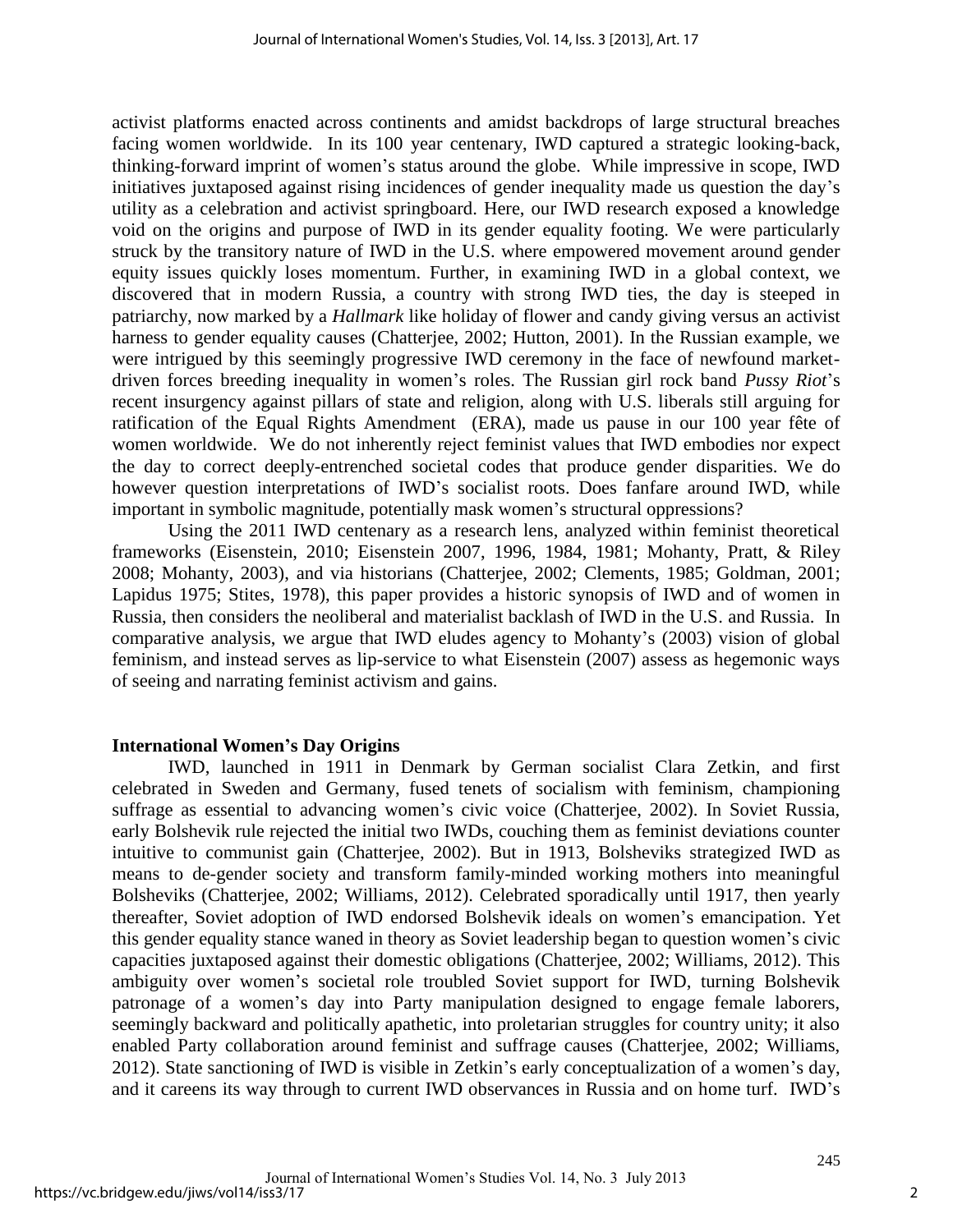civil and labor intersections similarly are pervasive and reify Zetkin's social agitation ideals. Zetkin advocated international recognition of women's rights to link nations around women's universal suffrage needs. Chatterjee (2002) notes that Zetkin strategically selected March 8 as the IWD celebration to align it with European affairs and commemorate a 1908 New York City needle workers demonstration where women marched in large numbers in support of the vote and unionization of needle trade laborers.

Known for its socialist roots, IWD gained international ground through the 1945 United Nation (UN) charter, proclaiming gender equality as a fundamental human right, and the 1975 International Women's Year, where the UN sanctioned March 8 as IWD (UN Women, 2011). UN's 2010 chartering of *UN Women: An Entity for Gender Equality and the Empowerment of Women*, added a global and schematic foundation to IWD prospects. Today, IWD is an official holiday in Vietnam, China, Russia, and eastern-bloc countries that belonged to the former Soviet Union. These and many other nations commemorate the day in staged activities following state cultural practices.<sup>3</sup> In the U.S., IWD often passes with little to no ceremonial fanfare, although its centenary engendered spurts of visibility and momentum. Many U.S. liberal feminist organizations, the National Organization for Women for example, advance IWD as a gender equity platform. Marching to recognize women's societal contributions through labor and enfranchisement captures the spirit of IWD as Zetkin originally conceived it. Festive marches and parades remain common fixtures to IWD ceremony, emblematic of labor movements rallying in solidarity of working class interests.

Labor and suffrage define IWD origins, but the global feminisms behind IWD garner contention. Mohanty (2003) distinguishes three levels of feminist activism: personal, where dayto-day feminist activities inform our identities; within feminist community networks, where we engage others around social transformations; and theoretically, where we disseminate our feminist thought in classrooms, bridging feminist-produced knowledge with feminist-lived praxis. Although a systematic formula for action, Mohanty (2003) argues that this feminist mode of thinking as practice, particularly within insular circles of the academy, spawns problematic, often divisive ideologies of power constructed within narrow confines of western feminist thought. Contemporary IWD is an instructive example of this phenomenon, where we see western manufactured feminism overlaying transnational feminist spaces, co-opting feminist agency and its potential gender equality outcomes. The forces of neoliberalism further hamper these feminist practices, particularly when engendered within imperialist boundaries that dictate societal expectations of women's and men's equality (Eisenstein, 2010; Eisenstein, 2007). Looking at Russia and its IWD, modernization adds a weighted spin as we see women's progress both advanced and impeded by interplays of traditionalism competing against newfound marketdriven forces, each an extension of the state, which itself serves as a gatekeeper to paradigms of patriarchal custom and function<sup>4</sup>

 Russia offers a useful lens as we examine feminist activism and questions of gender equality across borders and as we consider the meaning that informs IWD in a region where it was adopted from Scandinavian origins. In Russia, the day and its feminisms transverse a span

 $\overline{\phantom{a}}$ 

 $3$  IWD celebrations range from state-sponsored speeches and educational forums to resistance rallies around pay equity, reproductive health, and gender-based violence. Examples explicit to Soviet society, see Chatterjee (2002), chapters 3-4; for global examples, see,<http://www.un.org/en/events/womensday/history.shtml>

<sup>&</sup>lt;sup>4</sup> Contemporary legislation barring Russian women from driving trains, fighting fires, and 460 male-occupied jobs deemed "hazardous," evidences patriarchal perseverance. Historically, women's labor and domestic exploitation grew beneath IWD celebrations and representations of "freed" women; this continues today. See [http://www.pri.org/stories/world/jobs-women-can\\_t-do-russia1427.html,](http://www.pri.org/stories/world/jobs-women-can_t-do-russia1427.html) and Racioppi & O'Sullivan, (2000).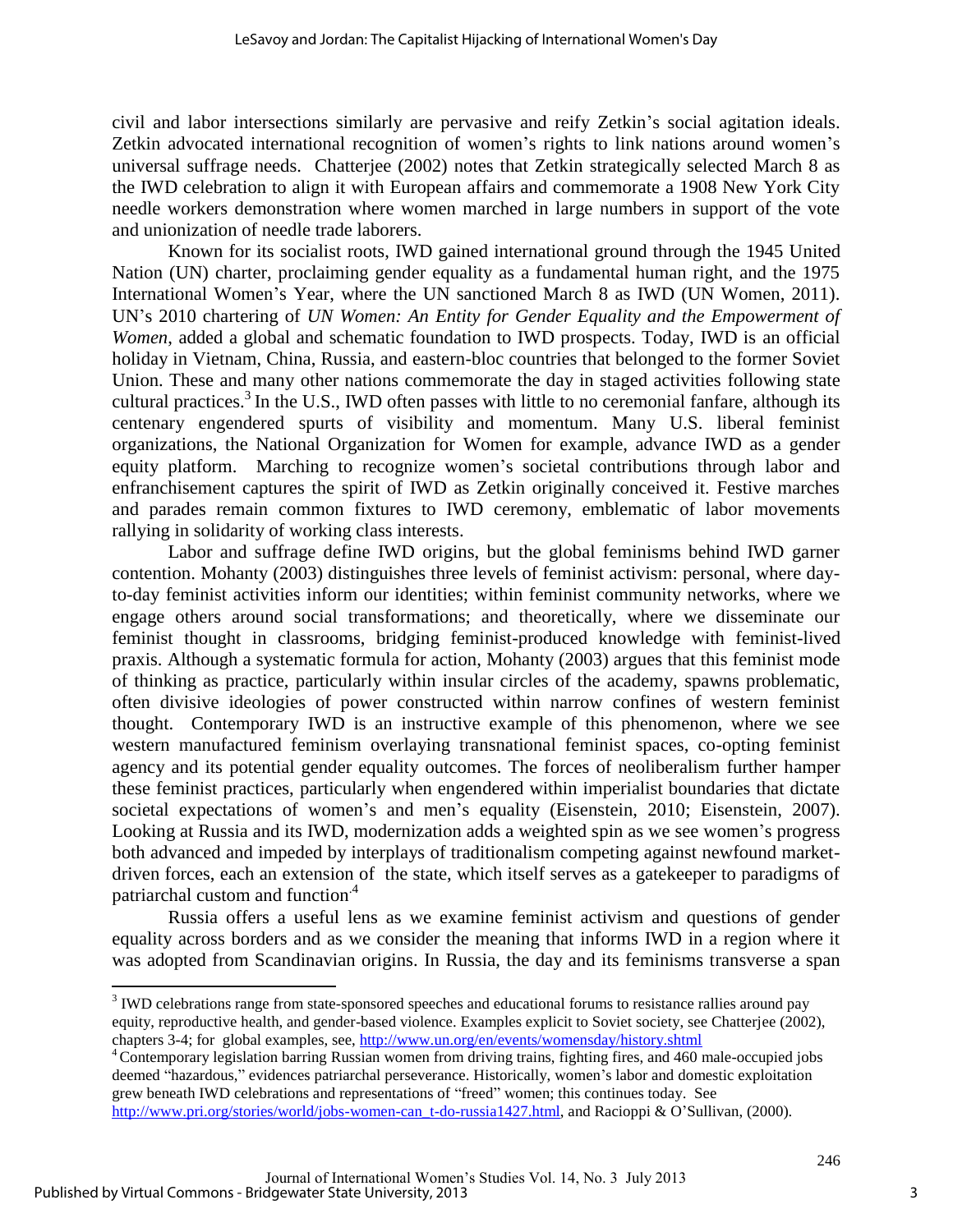from communist protection to a free market economy. This shifting political and economic landscape as it intersects gender ideology illuminates ways societal structures enact gender roles.

#### **Women and Feminism in Russia**

 Evident in early press and Bolshevik propaganda, women's emancipation was vital to success of Soviet socialism (Lenin, 1919a). Much of Lenin's 1919 public discourse asserted gender parity yet also warned of difficulties to achieve this end. This and ensuing contradictions on gender equality typify Soviet history and complicate understandings of IWD and what was valid versus pretense to realizing women's equality.

 Early Soviet policies relied on collusion of labor and theorized destruction of private property as means to equalize men and women's roles (Conze, 2001; Schwartz, 1979). Collectivization enabled Soviet leaders to distribute domestic and paid labor evenly among the sexes and to see socialism forward. But ideology eluded practice. As women gained entry into the workforce, long-steeped gendered traditions left men little way or incentive to assume domestic responsibilities. Women defaulted to subservient wife and mother roles, despite mass distribution of household work designed to disrupt female domestication and drive 1920s Soviet policies for employment and educational equity (Conze, 2001; Schwartz, 1979). Lenin (1919b) deemed women's work in the home as petty labor that drained Soviet progress. Dining rooms, nurseries, and Laundromats followed, introduced to streamline women's domestic inefficiencies (Buckley, 1981; Lapidus, 1975; Lenin, 1919b). Disrupting capitalism as agency to women's emancipation set the USSR apart from other world powers (Lapidus, 1975). This socialist thread informs and complicates IWD's history as these male-fabricated gender solutions used sex-blind Marxist doctrine that muted women's voices, casting them as "backward" Soviet citizens needing Party guidance (Clements, 1985; Goldman, 2001; Schwartz, 1979; Stites, 1978). The "backward woman," juxtaposed against forward-looking IWD celebrations, enabled Soviet leadership to exploit the day as hyperbole to women's advancement (Chatterjee, 2002; Williams, 2012).

 Soviet approach to gender emancipation expected women to maintain societal and maternal roles, a familiar gender duality across nations recognized in the Soviet Union as the "double burden." Facing 1920's labor shortages, Soviet leadership used women workers to propel modernization and production forward. Goldman (2001) notes that Soviet inclusion of women, albeit in unskilled, heavy labor positions, reached 42% of the labor force by 1934, surpassing many Western countries. Party leadership regarded women in the workforce as essential to Soviet progress, but male laborers viewed women as intruders into what had been a bastion of masculine control. Economic circumstances and rise in mass production furthered these tensions as many semi-skilled jobs replaced skilled-jobs, producing falling wages and contention between men and women workers (Goldman, 2001). Sexual harassment and job discrimination ensued, making it difficult for women to fulfill Party expectations. Seeking economic independence, many women entered Party education programs yet seldom advanced. Soviet mindset encouraged women's civic engagement while still demanded that they maintain the domestic sphere

 Historians highlight Soviet women who challenged this paradox. One such group, the Zhenotdel, orchestrated women's liberation campaigns into the early 1900s and used IWD as an activist platform (Lapidus, 1975). Integral to the Zhenotdel's success was its leadership under Aleksandra Kollantai, one of many names synonymous with Soviet feminism, though Kollantai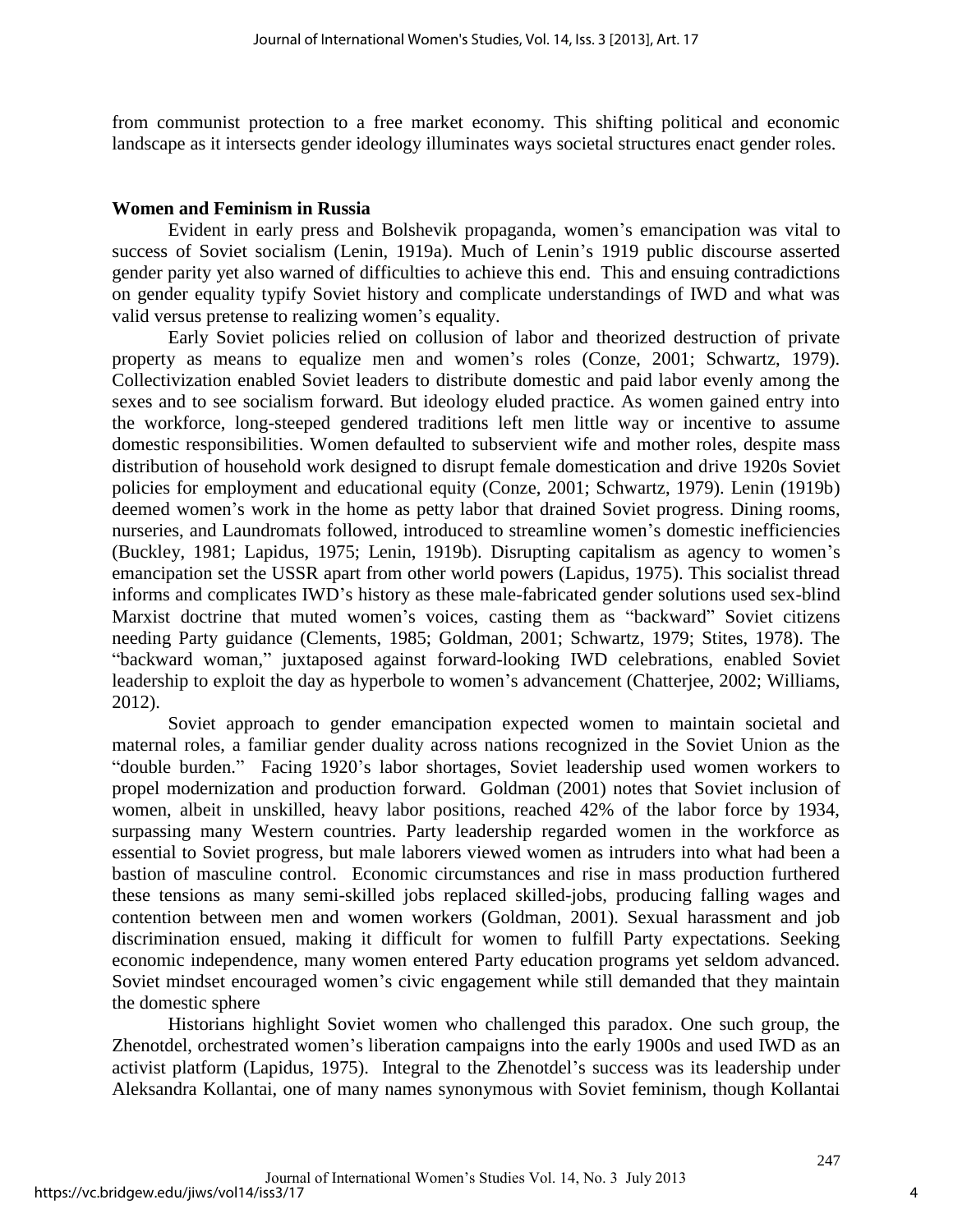and her peers sternly identified as socialists over feminists (Clements, 1985). Kollantai's feminist distance can be partly attributed to neoliberal stigmas associated with feminism; also for Kollantai, her Marxist loyalty to socializing labor, and her collusion with state advocacy of motherhood as a societal duty, rose at odds with feminist narratives (Chatterjee, 2002; Clements, 1985). Bolshevik leadership further complicated Kollantai's and the Zhenotdel's efforts. Although partnered as socialist comrades, leadership doubted the Zhenotdel's fidelity to class struggle, believing women would privilege family over work and domestics over revolution (Chatterjee, 2002; Williams, 2012). This implicated IWD as agency for Party progression but a threat to collectivism under hands of Bolshevik patriarchy. Fragmented allegiances paint many nations' suffrage landscape where like objections to enlarging the franchise resided in doubts of women's public over private capacities. Despite contentions around identity and place, Kollantai's commitment to Marxist doctrine was not inimical to feminist gain. Soviet Marxism did not effectually diffuse gender hierarchies, but Marxist classless aim held theoretical promise for gender parity. Guided by Marxist and feminist ideals, Kollontai and the Zhenotdel challenged male-dominated hegemony and led resistance across revolutions. Still, in 1930, the Zhenotdel disbanded as leadership deemed their "feminist" activities a threat towards true socialism (Lapidus, 1975). Many feminist-type activities persisted, but women's advances largely stalled with the Zhenotdel's fall (Lapidus, 1975, Chatterjee, 2002). IWD endured these transitions, becoming an inscribed Soviet holiday, but it steadily morphed into a state icon of gender progress rather than Zetkin's day of agitation to secure women's gains (Chatterjee, 2002; Stites, 1978).

 IWD's socialist and feminist intersections harness mixed political agency. Animosity between capitalist nations and the USSR festered and still characterizes views of post-Soviet Russia. The Soviet Union grew up amidst unstable policies overlaying vast geography comprised of diverse populations, all factors that tested its place in world affairs. Transitions in leadership and world wars stymied women's activism. World War I as example revivified narrow gender stereotypes of men and women's roles (Meyer, 1991). World War II bore faces of Soviet women as sufferers shouldering family and income duties in men's absence and liberated workers engaged in occupations previously open solely to men (Krylova, 2004). Many women ambitiously defended their country, nearly 800,000 on the front lines, yet similar to labor stratifications, were denied serving in male-only infantry positions (Krylova, 2004). Despite perseverance, women's military contributions largely went unrewarded as Soviet leadership feared women's visibility in defense would tarnish the country's world image. Rumors of women's wartime roles as prostitutes and husband-hunters went unchecked by Soviet leadership (Carleton, 2004). Conversely, and a common wartime narrative across nations, images of women waiting for their heroic men to return home replaced images of women as active combatants (Krylova, 2004). Aligned to state and Party, women as wife and mother became a vanguard to Russian IWD practices (Chatterjee, 2002).

Arguably, Soviet women's military contributions enabled gender emancipation, yet war's casualties tested women's dual obligations to Party and family (Conze, 2001). Here, Soviet leadership criticized abortion, arguing declines in reproduction inhibited Soviet progress. These 1920-30s Stalinist transitions from progressive to traditional gender policies are not unique to the Soviet Union (Schwartz, 1979). States exerting population controls on women typify contemporary times and play out across political rhetoric and in IWD resistance rallies at home and abroad. But Soviet pronatalist tactics to strengthen families and empire became more utilitarian than revolutionary (Hoffman, 2000). And Soviet leaders began to treat abortion and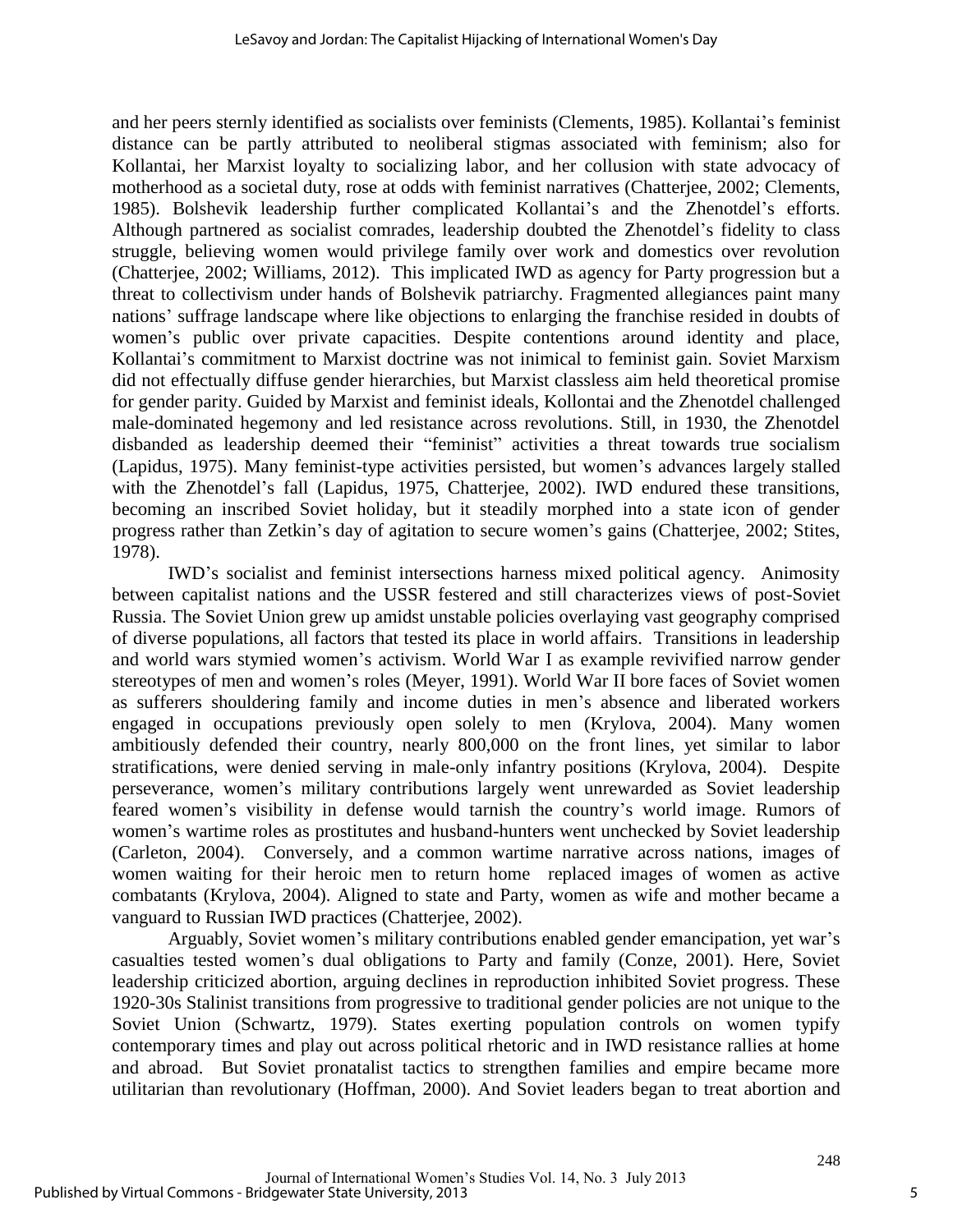also prostitution as national issues that endangered state security. Like many war-torn nations, Soviet demographers analyzed birthrate fluctuations in efforts to favorably manipulate these variables; such strategy ebbed and flowed (Hoffman, 2000; Reid, 2002). In 1917 under Lenin's sway, leadership decriminalized homosexuality, abortion, and divorce, then in 1934, with Stalin at the helm, recriminalized homosexuality, and two years later, abortions, deeming heterosexuality and reproduction state priority (Carlton, 2004; Riordan, 1993). This 1920s liberal to conservative ideological swing grew more draconian in the 1940s approaching World War II, ultimately cementing muted understandings of gender identity. Stalin's leadership favored strong families realized in dominant husband and subordinate wife, but following his death, the USSR maintained old-style policies regarding sex, self-identifying as an "asexual" country (Kon, 1993).

Soviet leadership re-legalized abortion in 1955 under Khrushchev's administration, which loosened its hold on citizens as gesture away from Stalin's decree, although echoing earlier gender-pigeonholing, state edict alleged women would choose motherhood over termination. Today, similar to the U.S., Russian women's reproductive freedoms face resurging patriarchal contest. People across nations continue to tackle prostitution as capitalist incursion, and feminist factions and IWD rallies across continents cyclically assess its objectification versus liberation impact (Dines, 2010). Soviet nurses or teachers turning to prostitution as a private income source, while not exclusive to Soviet life, contradicts the Soviet Union's communist ideals (Khodyreva, 2005). Once viewed as asexual, Soviets joined a universal map of women as objects for sale, sanctioning prostitution as an industry to treat "problematic" aspects of male sexuality (Khodyreva, 2005). The enigma of problematic male characteristics that Soviets scrutinized as women's issues, has universal reach in its gender double standard, yet the Soviet example shows the forceful intersection of sex as capital when capitalism itself defies desired societal norms. Conceived under socialist canons, IWD encumbers this capitalist complicity.

#### **International Women's Day: Freedom or Cooptation**

IWD as a stage for enacting gender equality is a paradox for change across borders, despite evolving gender roles. Eisenstein (2007) argues that contemporary sex and gender fluidity and progression is all too often conflated with sex and gender justice. Gender bending as potential redistribution of male capital allocated to women, or vice versa, has only increased the many bodies that reproduce and sustain heteropatriarchal power. In similar ways, feminist activism reaches for freedom and liberation, but often as unknowing agents of state and nation, become sexual decoys of sorts that stage what appears to be expanding spaces of gender equality (Eisenstein, 2007). In global arenas, operating under westerner constructions of gender roles, gender marginality and oppression is partially hidden by seemingly forward steps of a feminist movement constrained by the very institutional boundaries under which it operates. Essentially, to grab a piece of the pie is to be in the pie, where the pie itself, by default, is hegemonic patriarchy. Scaffolding patriarchal systems has yielded greater traction than constructing feminist spaces outside the system. We struggle to conceptualize salient alternatives to this systemreliance. But working inside the system does not preclude interrogating its failings; rather, such critique provokes tactical awareness. If we consider IWD within this hegemonic pie, we see stakeholders of feminism perform ceremonies that reinforce illusions of gender equality where national fronts help enact feminist rituals that both broadcast voices of discontent in the midst of celebrating gender gains. Movement around global feminisms, despite embracing categories of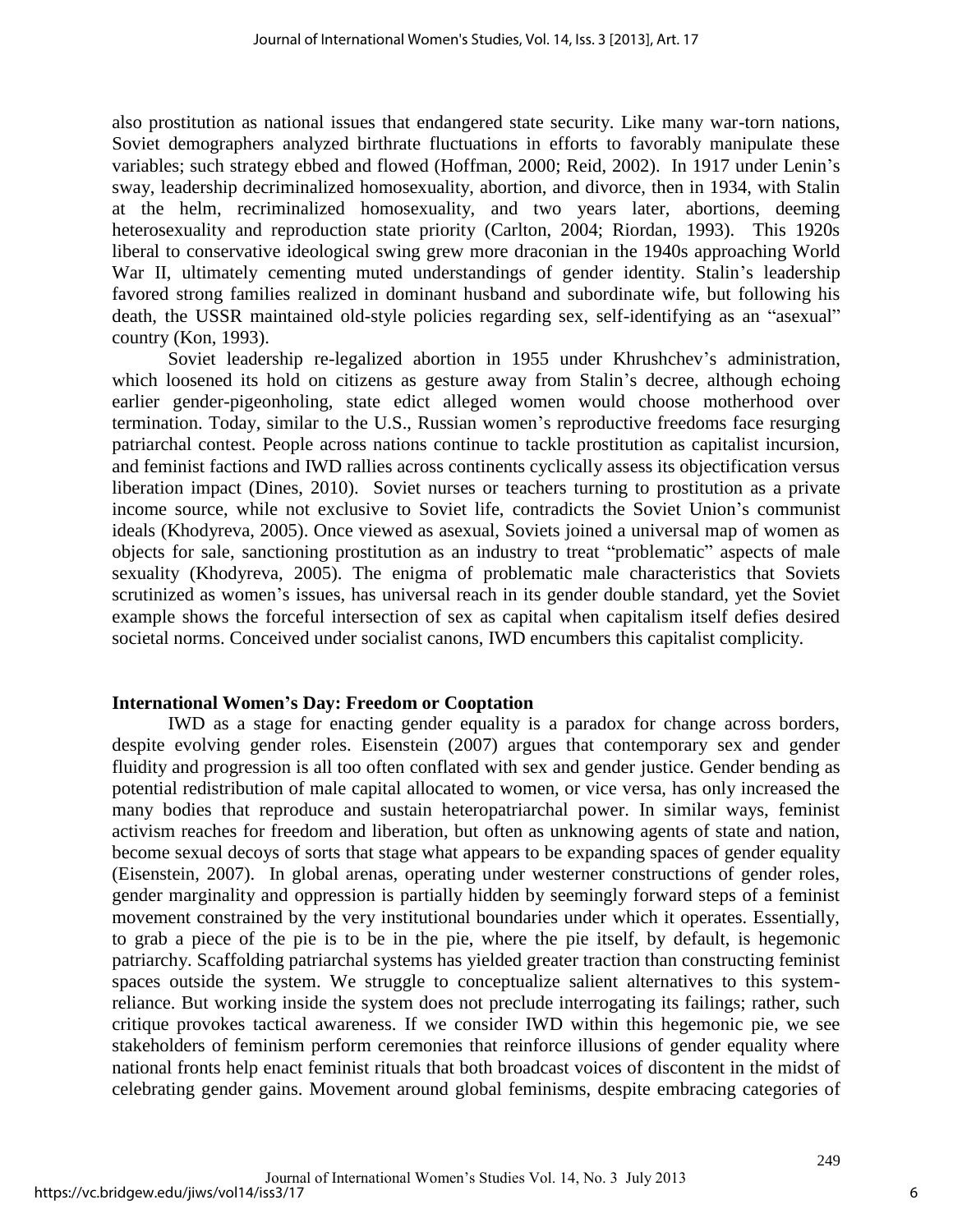gender diversity, expose the mechanisms whereby sitting structures of political powers, notably, neoliberal forces, further obstruct versus advance policies that enable such gender diversity. In effect, as women enter into spaces of presumed equality, they enter along firmly established hierarchical divides that push back on these evolving gender pluralities, propagating what is really ideological gain versus sustainable feminist progress (Eisenstein 2007).

Looking closely at IWD ceremonials enacted in the U.S., we see broad stokes of feminist activities splattering an already painted canvas, well-scored in women's rights. These IWD platforms, voicing discontent around gender inequities, are best understood under a liberal feminism rubric, which, similar to earlier feminist movements, seeks access to patriarchal capital using patriarchal conventions. But unlike 1900s first wave suffrage campaigns, or 1970s sexual equality agitations by second wave movements, today's activism is suffused by a modern, third wave feminist movement with running narratives that are largely incomplete (Dicker, 2008). Despite a slew of social justice gains that are gendered, marriage equality the most recent example, contemporary feminist momentum is an evolving space with a multiplicity of concerns and identities. What was once a women's question has become a gender question that subsumes equality of women and place in opposition to patriarchal rule, but that encumbers a broader, changing landscape of issues performed by an expanding cast of feminists. Western feminism which spawned these gender bending movements is progressive to women's equality. Expanded definitions of woman and disruption of binary man/woman categories are a feminist/IWD fulcrum of strength. But in a monolith of a single day, this fluidity plays out as a series of unconnected dots plotted on a world map where each dot operates independent of the dots around them. The dots do join together in theory which presumes unity and they may indeed intersect across nations, but they do not unite in lived praxis that sustains an appreciation of our many distinctions.<sup>5</sup> This surely is too much to expect of one day, and admittedly, IWD's symbolic energy engenders ardent reminders of feminist gain and future promise. Indeed, in IWD lie opportunities to construct dynamic bridges across difference. But IWD's impressive ceremonial fanfare constructs images of feminist accord that imagine endurance beyond the wave of the day.

Global perceptions of IWD unity across borders is further complicated by resurging conservative ideologies threatened by feminist gain. While not reason to abandon IWD symbolism, the wide face of feminism, performed on and around IWD, challenges conventional thinkers who are increasingly determined to preserve traditional gender roles. This return to traditionalism coined, "gender retraction," theorizes that during times of political and economic uncertainty, conservative thinkers seek safety in known gender boundaries constructed around traditional men's and women's roles (LeSavoy, 2011). This parallels Bolshevik and Stalinist gender manipulations in Soviet history, where feminist actors reaching for a multitude of equality issues disrupted patriarchal conventions (Chatterjee, 2002). Retracting gender back to age-old models of male men and female women clearly maps who can move to the front of the line. In capitalist driven markets, common to America and taking hold in Russia, moving to the front of the line follows a well-trodden materialist footprint that privileges political voice well before and long after IWD ceremonies unfold. Joining hands across borders and campaigning for gender justice in IWD has symbolic merit, but like most things mass produced under neoliberal doctrines, its origins and purpose are clouded by permutations that reshape its originating roots. IWD marches and rallies may inspire person-to-person solidarities that grow in

 $\overline{\phantom{a}}$ 

 $<sup>5</sup>$ This is a symbolic representation of IWD's variable nature across countries. IWD hinges on multiple issues as</sup> determined by women's values, traditions, and needs in countries of celebration.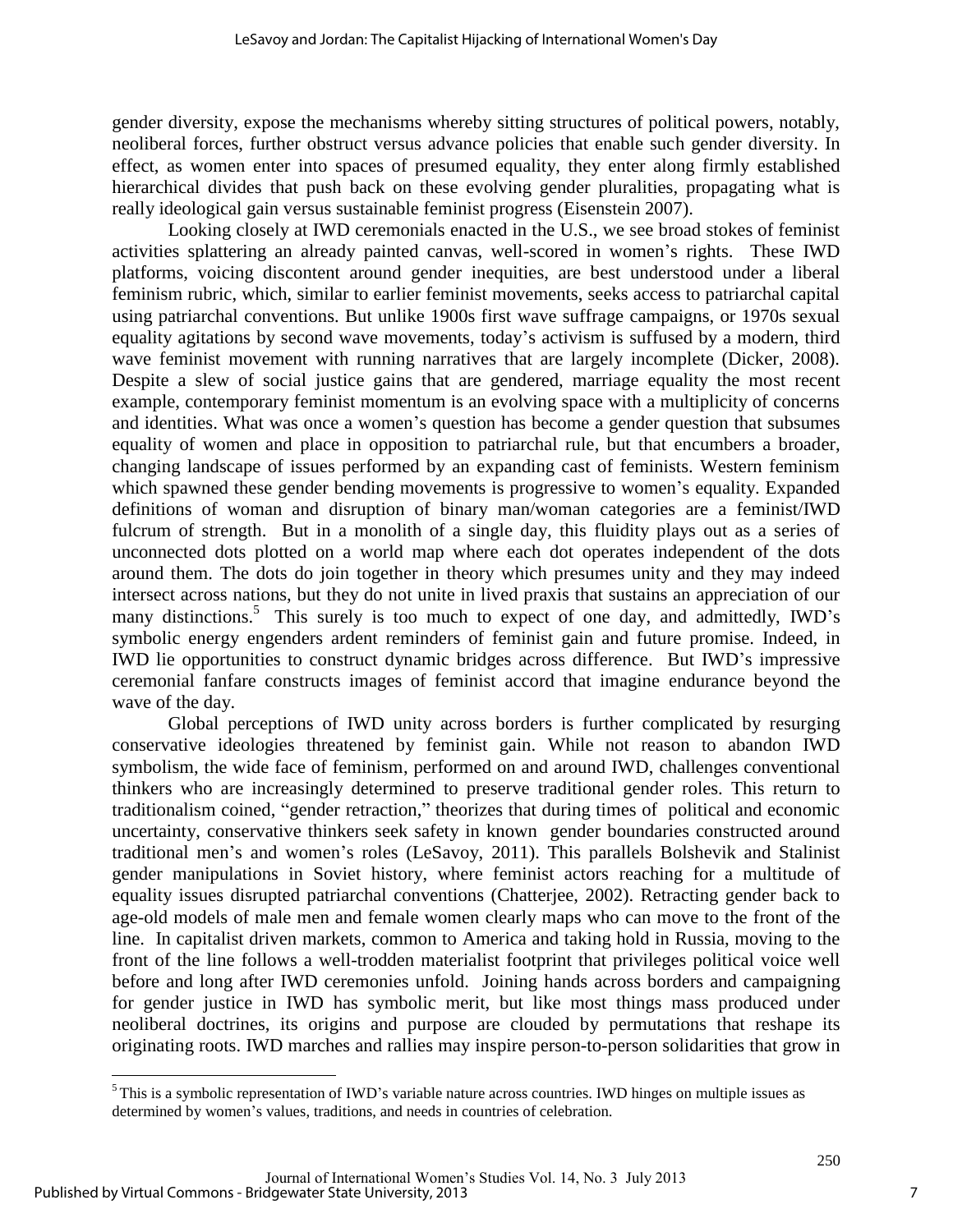meaning and reach. We underscore this IWD potentiality. But, to fight for gender justice under a guise of an international day for women where women's equality is equated with citizen rights, sets up a paradigm of liberal actions that sanction gender parities presumably already in motion or realized (Eisenstein, 2007). This merely distances gender violations as separate from state and national doctrines when these doctrines remain the root of most structural inequalities (Eisenstein 2007, 1984). As Mohanty et al. (2008) affirm, mobilization around global gender issues performed within infrastructures of western ruling elites, merely marshals anew further empire building that wrongly assesses gender justice, and instead, produces flawed rescue narratives telling stories of imperial efforts to civilize already civilized nations.

#### **Russia and Mother Love**

In Russia and its IWD, historians note early celebrations of the day as a symbol of gender emancipation where women in red scarves marched to secure worker's rights (Hutton, 2001). But in the 1930s, with Soviet leadership championing communist ideals, the glorification of motherhood transitioned a political platform informed by socialist aims for gender equality into a day which began to mimic capitalist constructions of the cult of true womanhood (Hutton, 2001). Purity and righteousness of women as mother ruled. Hutton (2001) correlates IWD in Russia with the U.S. practice of Mother's Day, where, beginning in 1937, Russian IWD celebrations began to depict women as well-dressed mothers adorned with children on their arms. Flowers and candy giving followed, serving as beacons of male appreciation still tantamount to current IWD custom. Women's participation in Russian society as workers and mothers, although manufactured as harmonious roles in support of communism, became lip-service to patriarchal values that constructed women's roles as subservient to men and state (Hutton, 2001; Chatterjee, 2002). This IWD example illuminates ways men in power as extensions of the state position women in roles of mother as essential to uphold the state. Interestingly, IWD in Russia as synonymous with America's practice of Mother's Day, parallels Russia's 1936 pronatalist tactics which outlawed women's access to abortion, fearing waning birth rates and ensuing population decline would erode Russia's political arm as it postured for place in world affairs (Hutton, 2001). Abortion was legalized again in 1955, but it is instructive to consider this slice of 1930s Russian history around women's reproduction, as we see in 2013, contemporary American right wing politicians reach for abortion restrictions under similar rhetoric of patriotism. Although decades and political orientations apart, both Russian and U.S. policy maneuvers undermine women's freedoms while support nation building largely administered around patriarchal rule. In shifting theme but like dogma, jump across to modern Russia where feminist musicians collide with political regime.

Meet *Pussy Riot*, a young, Russian, ten-member, all girl punk rock band donned in neon tights, miniskirts, and iridescent colored balaclavas that hide identity. In February 2012, the rockers stormed the pulpit of Moscow's Christ the Savior Cathedral to protest in song the reelection of President Vladimir Putin. The Russian Orthodox Church setting was strategic, an appeal to the Virgin Mary to protect women from Putin's patriarchal rule. Their music and lyrics -- hard, angry, stylized on 1980s Riot Grrrl band *Bikini Kill* -- unravel in choral chant: "Holy Mother, blessed Virgin, chase Putin out!" (Cadwalladr, 2012). President Putin won reelection in March 2012, and as of this writing, two of the rockers, mothers to young children, face two-year prison sentences, charged with "hooliganism," a legal retort aimed to silence dissent, and one that revivifies cold war Communist ideologies casting feminist aim in conflict with church and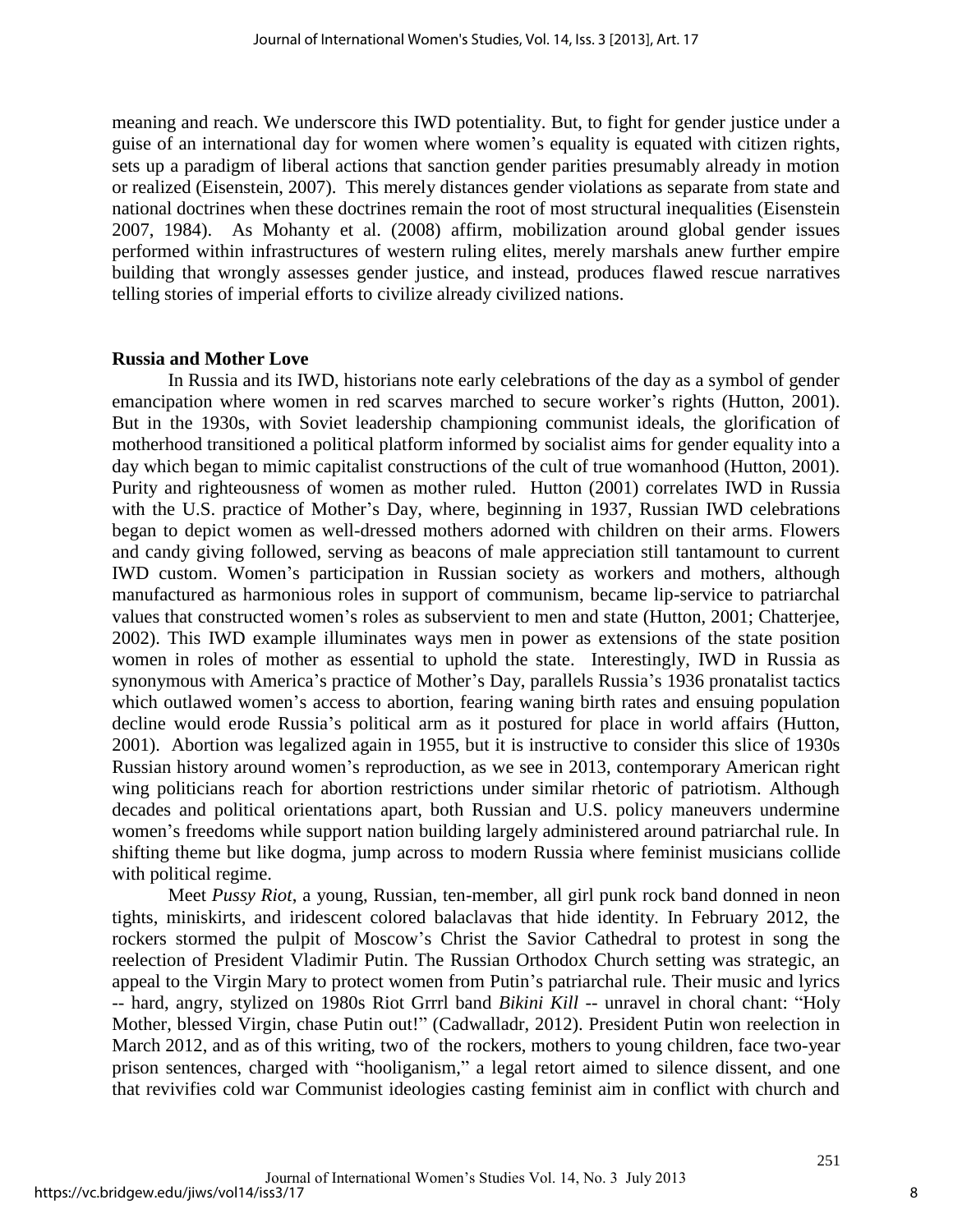state ambition. It is the Zhenotdel decades forward with social democracy underfoot. While not the total state response, the Kremlin, church leadership, and some citizens defend *Pussy Riot's* criminal sanctions, wishing to preserve the sacred pillar of Russian Orthodoxy. Yet many bystanders in and out of Russia, even those who regard their acts as blasphemous, deem the rockers compassionate artists, "*girls*" as one journalist reverently caricatures, a satirical jab at Putin's feebly cast foe (Cadwalladr, 2012). The band is unquestionably provocative in title and voice, implicating constructs of sex and mother that defy the coveted sanctity of a well behaved motherhood the church, state, and IWD venerate. With this, *Pussy Riot* has rifted faith and government invoking eerie parallels to suffrage wars, Bolshevik sexual hypocrisy and gender propaganda, and unnerving ways religious powers creep behind policy decisions despite doctrines that separate church from state.

The IWD intersection is subtle but symbolic. The day, born and cultivated among socialist aim and taken up by Russian feminists and Party members as a labor movement against capitalism, faces a radical rendering of feminist embodiment that challenges the very figures who have sanctioned such civic liberties, and in a country where religion and market forces were once subverted to communist interest (Chatterjee, 2002; Williams, 2012). Appreciably, news headlines document meaningful IWD protests in solidarity with the musicians, and human rights groups, Amnesty International for example, have taken up their cause. In this way, IWD extends an opportune platform under which to rally transnational unity for Pussy Riot's release. And there is refreshing diversity of voice and place here, that running narrative of third wave activists who reshape the feminisms we stigmatize under shadows of neoliberal causes (Dicker, 2008; Eisenstein, 2010; Mohanty, 2003). But the encroaching westernizing of IWD overtakes the injustices and remote remedies behind it. Evidenced in staying power of ritual and festival, outward IWD façade, even in staged resistance, tend to hide larger gender wrongs that transgress it. Similar to Bolshevik men fronting IWD as a face of supposed "backward" women's progress, advocacy against gender wrongs presumes outcomes to overturn them (Eisenstein, 2010; Mohanty, 2003). This ceremonial trajectory resonates loudly as capitalist intrusion of flower and candy giving in Russia brand IWD in ways that sustain resolute structures that instigate girl rockers oppressed under resurging theocratic and patriarchal rule. Effectually, *Pussy Riot* disrupts an iconic motherhood Russian IWD extols.

#### **ERA, Liberal Feminism, and IWD**

Russia's IWD Mother's Day interpretation and Pussy Riot demonstrations are disjointing reminders of gender retraction ideologies that reinforce women's long ascribed place in private over public spheres (LeSavoy, 2011). And while we criticize IWD ceremonial as lip-service to state affairs, Russia and nations around the globe mark the day in ways America does not. In fact in the U.S., IWD was barely visible until its 2011 centenary. American capitalism smacking up against IWD's socialist roots is partly at play here. But IWD's U.S. obscurity along with its westernized cooptation in Russia circles back to contradictions noted within the liberal feminist movement where women's equality struggles are often equated with women's legal over societal gains. In IWD, celebrations teeter between opposition toward, advocacy for, or homage to what are largely legal reforms that can convey deceptive gender equality assumptions. Using opposition to ratification of the ERA as example, Eisenstein (1981) makes an important distinction regarding reforms of law, such as the ERA, which serve as symbolic indicators of women's equity, compared to reforms of substance, abortion access for example, which directly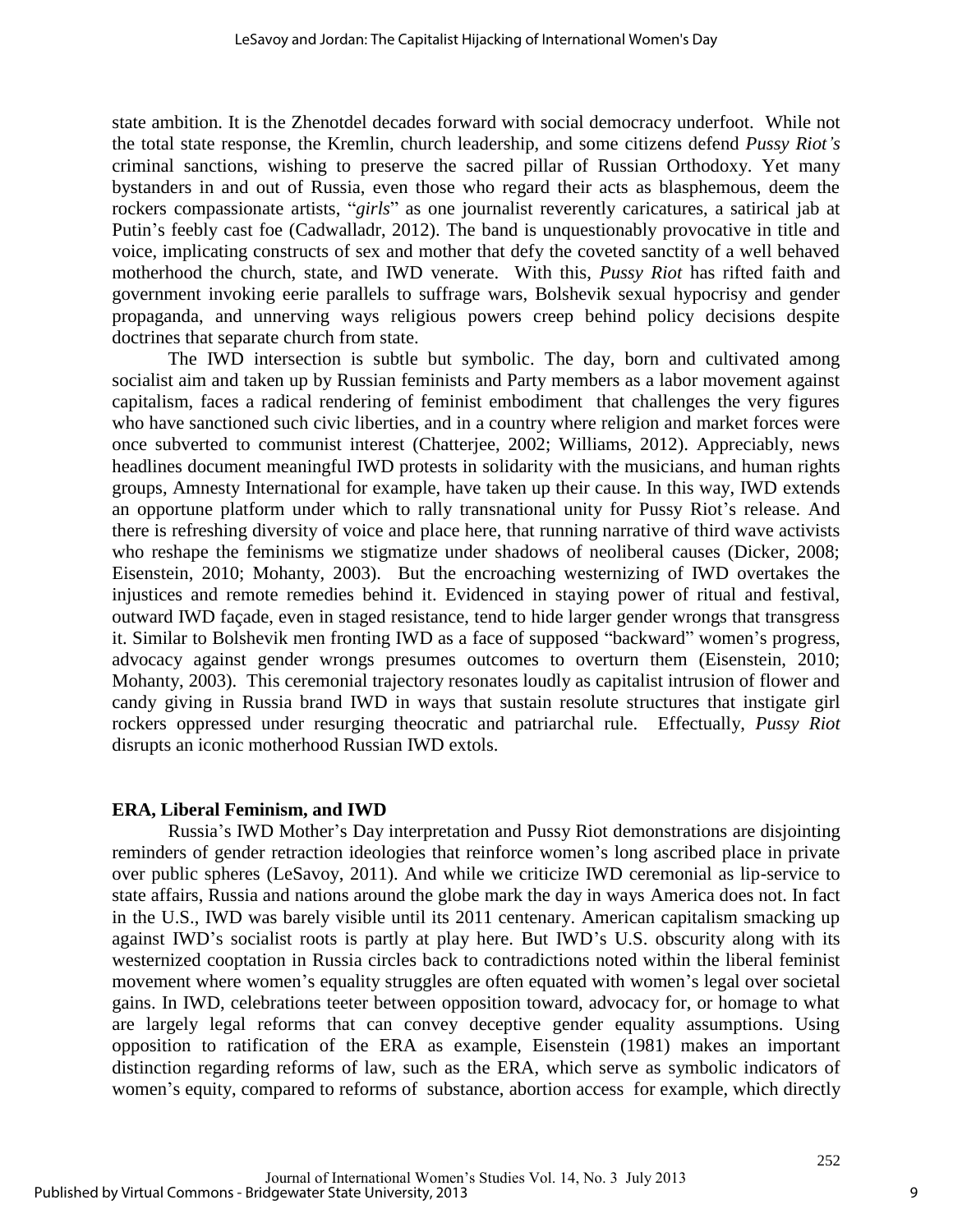impact women's daily lives. Eisenstein (1981) qualifies the ERA as a legal and thus symbolic reform, arguing that its ratification as policy, while embarrassingly overdue, would not dramatically alter women's lives day-to-day, although its ratification as legal doctrine would provide women solid footing to oppose policy maneuvers that undermine sex-class freedoms. The complications around the ERA lie in its required collusion with patriarchy as the requisite sanctioning body and equality icon, and with this, its ineffectuality to function as a reform of substance, where the symbolism of the ERA's lawful ratification would essentially occlude its substitutive impact. As a vessel of liberal feminism, IWD in America and Russia reifies this legal/substance dichotomy.

IWD occupies a calendar marking of a day symbolic in its recognition of women laborers, pushing a liberal advocacy platform for policy reforms that crack into patriarchal capital. There is important symbolism here that echoes Eisenstein's (1981) ERA point on ways legal creed serves as representations of key ideology that are not necessarily lived on the ground, although such doctrines enable tangible use of strategic reforms that are or could be transformations of substance. IWD, in owning an annual day, carries international legitimacy, an authorized code that diffuses a sense of political muscle. And in title alone, IWD overlays global reach with presumed transnational and collective orientation to women's rights (Rupp, 1997). Problematically, in the largely west to east exportation of institutionalized feminism, IWD stages activist tropes with imperialism and colonialism dominating sought after gender equity outcomes (Eisenstein, 1996; Mohanty2003). There is little day-to-day difference as IWD marks the year, and despite an array of vital feminist activities installed on and around March 8, Pussy Riot protests as example, the meaning and day are both complicated by capitalist productions of ways the west reifies international and women's rights. As point, histories from women in Russia chronicle strategy American feminists could harness as we oppose government powers exerting control over women's bodies. But these narratives take a back seat to American assessments of women's needs, and in contemporary Russia, Mother's Day like practices eclipse socialist substance. Feminism itself is often called into question because of its largely white, middle class origins, where many women across borders eschew the feminist label altogether, reading it as colonizing versus liberating in identity and form (Eisenstein, 1981; Mohanty, 2003). Kollantai and the Zhenotdel's firmly held socialist orientation lays historical ground. Likewise, in Eisenstein's (1981) legal versus symbolic play, many western observers equate American women's enfranchisement to achieving gender equality, whereas pre and post-Soviet Russians conceived suffrage as only the beginning of women's liberation (Chatterjee, 2002; Hutton, 2001, Stites, 1978). This liberal, sameness of treatment goal, overlays western feminisms and its materialist backlash in ways that cloud more complex aims associated with socialist ideals (Eisenstein, 2007, Mohanty 2003).

#### **"Meet me on the Bridge"**

The UN is one mainstay in seeing IWD forward in world affairs with impressive breadth and scope in addressing global gender injustices (Rupp, 1997). On IWD's 100 year anniversary, UN Secretary General Ban Ki-moon (2011) reminded us that gender equality and women's empowerment was a radical idea just 100 years ago, yet today, women still remain second class citizens. On that 2011 IWD, the UN targeted gender equality as one of eight Millennium Development Goals (MDGs), identifying women's and girl's education, poverty eradication, wage equity, and gender parity in political representations as global aims for 2015. These are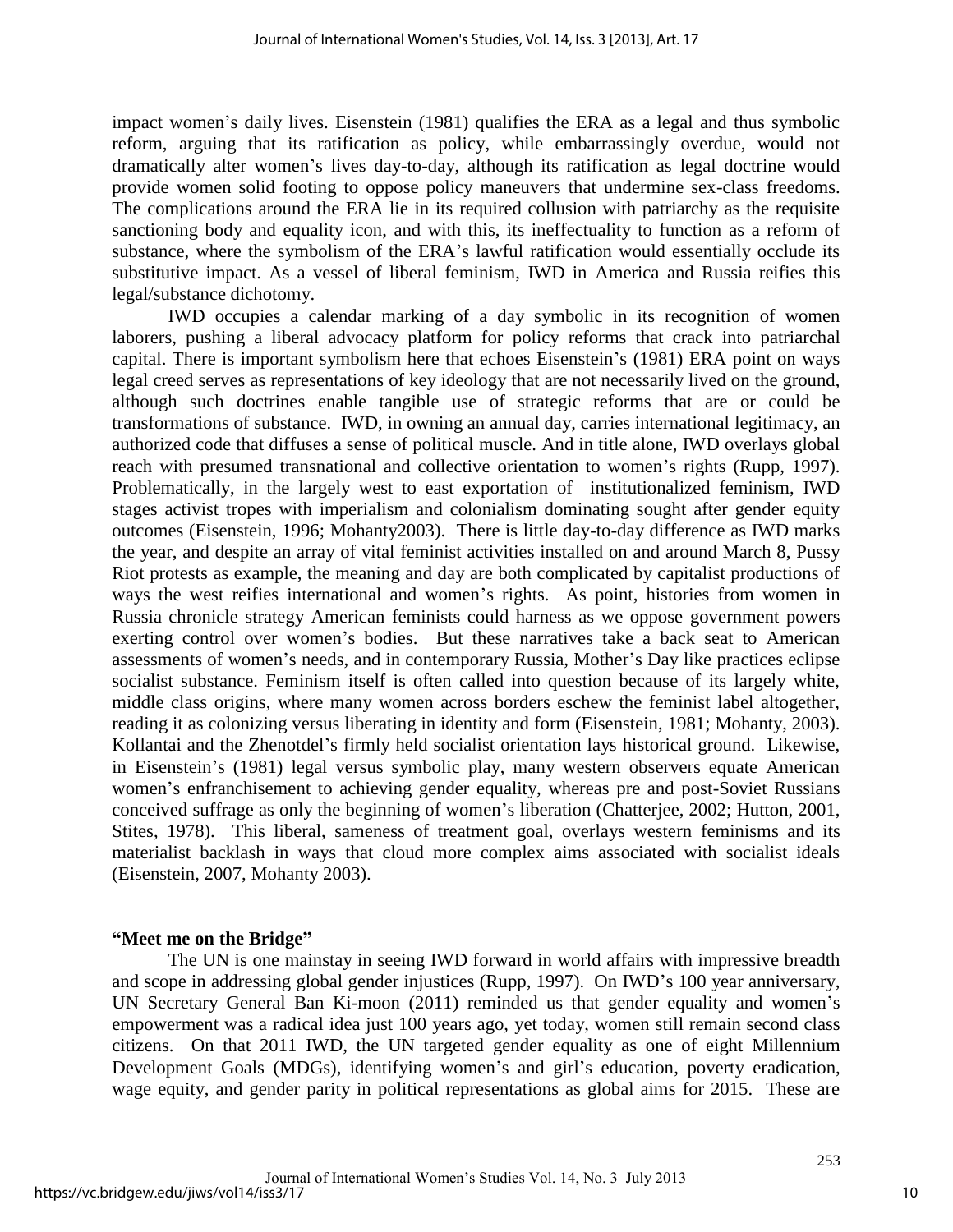valid and important measures, and IWD's 100 year back extends a bridge to see these global initiatives forward. "Meet me on the Bridge" was IWD's 100 year anniversary theme, the bridge a symbolic means to join hands across borders in support of gender equality. On this bend, IWD potentially colludes in affairs of state and nations so as to enact transformations of substance that can hit women on the ground (Eisenstein, 2007). As window and voice for UN's MDGs, IWD grabs our attention. Visibility and awareness of gender issues are meritorious outcomes that plant seeds of change. We need this internal tension and its residual effect. Problematically, the UN MDGs accrue actions to actions that preceded them, and while meaningful universal guideposts to gender equity, they do little to displace the misogyny that necessitate their exigency, nor the capitalist structures that generate data used to assess their realization (Eisenstein 2007).

This is undeniably a pessimistic voice, critical of ways western constructions of equality skew our ideas of how best to navigate the globe of diverse gender injustices. And it similarly resonates Mohanty et al.'s (2008) feminisms as praxis critique where we all too frequently regurgitate feminist ideals within insular circles of intellectual privilege. Activism sensitive to indigenous state oppressions requires a culturally informed agenda that invites in voices in the margins versus resolves the margin from the center. In America and Russia, IWD galvanizes many around activities that are designed to rectify gender inequality, but in the end, the day loses vitality when performed and thus constrained within the very oppressive structures it challenges. Despite IWD rallies where issues of discontent find voice, in IWD, we are as Eisenstein (2007) asserts, giving lip-service to sitting political and economic powers, which, when put to bed until next year's IWD, often serve to reinforce structural inequalities that favor a masculine-run machine. Who accesses gender capital may be more fluid than in decades past where traditional gendering narrowly dictated how men as masculine and women as feminine were to behave. Gender fluidity notwithstanding, in affairs of state and nation, powers of rule have stayed powers of rule. Even with more varied bodies governing world affairs, rigidity in masculinity prevails where gender diversity does not translate to gender equality and where women's range of sex and gender role options do not translate to women's expanding sex and gender gains. The UN introduces promise of which IWD provides a yearly, built in a mode to champion reforms of law into reforms of substance. Drawing on Eisenstein (2007, 1981) and Mohanty's (2003) thinking, Clara Zetkin would likely oppose IWD's capitalist legs yet endorse such UN IWD politicking, particularly, its universal arm.

#### **Where We Were, Where We're Going**

Our study of IWD in the U.S. and Russia, on the back of its 100 centenary, exposes the paradoxes of feminist activism staged within patriarchal boundaries around a day that presumes profound implications in a global women's movement. Our thesis, that IWD is coopted by hegemonic and materialist pervasiveness in the U.S and Russia, is underscored by repeated sexclass oppressions among bygone Soviet leadership and now resurging Russian and American conservatism determined to preserve patriarchal advantage. We have come to distinguish IWD as a state and nation vanguard to transnational feminist activities, where, despite many celebrations and well-intentioned undertakings the day produces, its socialist resolutions are compromised under neoliberal feminist constructs. In this way, rather than a springboard to champion substitutive effect in women's lives, IWD in Russia and the U.S. garners symbolic rendering to what Eisenstein (2007) assesses as "lip-service" to hegemonic, western ways of seeing and narrating feminist activism and gains. IWD's early to contemporary patriarchal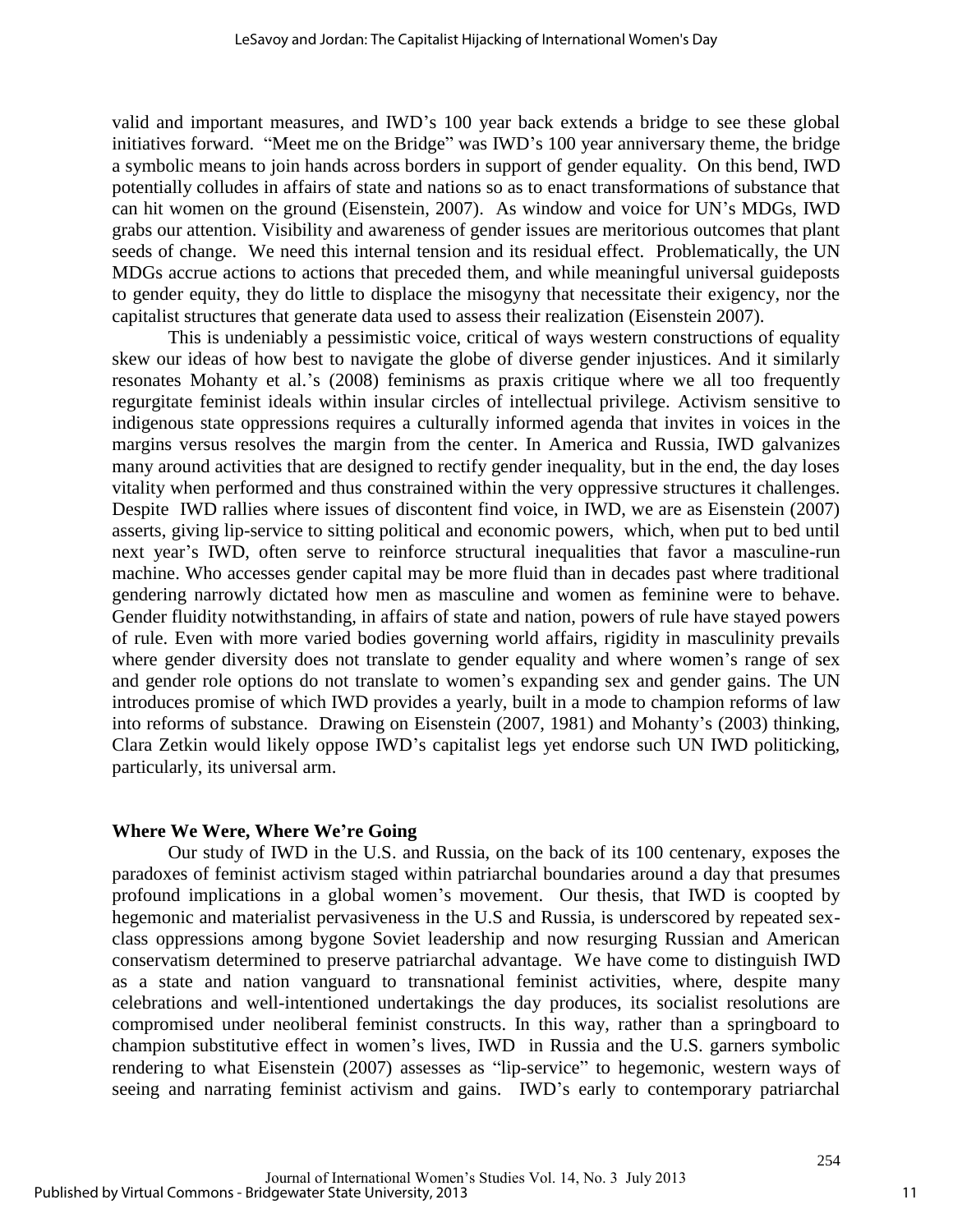manipulations in Russia through to its relative obscurity in America solidify these conclusions.

 In historical and contemporary example, we have considered scatterings of Russian and U.S. contradictions in ways patriarchal paradigms intersect and inhibit women's freedom, of which IWD activities both resist and sanction. These become convenient IW platforms: the Zhenotdel collaborating with yet resisting Soviet manipulations, Pussy Riot rockers challenging church and state, and western feminists wrestling protracted, largely symbolic ERA reform. These movements rest on intersections of feminist activism and festival where IWD is a canvas versus the paint that depicts the day. Once a beacon for women's proletarian struggles against privatization and affluence, IWD has transgressed its own mass production. As case in point, feminist labor gains in Russia and the U.S., despite flat over competitive economies, map a shift from protection to free enterprise where underpaid women workers inadvertently bolster male capitalism (Eisenstein, 2010). Here, imperialism fuels a global marketplace exploited on the backs of women workers (Eisenstein, 2010). We theorize that IWD falls into this vortex of exploitation. A socialist reading potentially corrects this women-as-labor-class inequality, yet such Marxist ideals smack up against a global work-fence reliant on capitalist modes of production (Eisenstein, 2010). In this critique, we recognize subversive undercurrents do unfold in the seams of IWD. Similarly, weaving in feminist progress in diverse contexts refashions contemporary IWD activities. These are potent symbols of possibility. But have we lost our way as we see IWD forward, particularly in practices coopted by hegemonic patriarchy?

Clara Zetkin imagined a women's day of social agitation where solidarity among laborers resisted private incentive among capitalists (Chatterjee, 2002). Looking back to Zetkin's IWD ideals, the UN intersection to IWD captures our hope, Mother's Day like IWD interpretations in Russia confirm our skepticism. In between this polarization are an array of substantial IWD rallies, marches, and activist aims performed in Russia, in growing pockets of America, and in nations around the globe. Yet as we travel back to Russia and what was the former Soviet Union, women's "double burden" problematized under communist rule is merely magnified by a free market economy where women's employment access wanes while women as sexual objects for sale prosper. Lauding motherhood as the mark of Russia's IWD fractures feminist progression and civic entitlement while it embodies women as mother in a contained discourse that, critical to Marxist form, socializes family without bringing men into the home. This gendered phenomenon has universal reach in ways that traverse nation, policy, and law. This is not the fault of IWD, but it is not a leap to consider how gender constructs entwined within IWD play out in 2013 as we reflect back to Zetkin's capitalist challenges under socialist aims. In the permutations to IWD in Russia and the U.S., we see western mainstream feminism as a wellintentioned movement disrupted by forces of corporate globalization (Eisenstein, 2010). Thus, what is seemingly a universal women's rights platform in IWD, is more, a Eurocentric, capitalenlisted calibration of activism emblematic of neoliberal feminist concerns (Eisenstein, 2010).

We rest on IWD's capitalist complicity, and with this, liberal feminism's largely west to east rendering on gender parity. While we have confined our IWD inquiry to ways the U.S. and Russia conceptualize the day, IWD celebrations unravel across the globe, staging diverse activisms that have vitality. We do not wish to erase this, and in fact as limitation, recognize that we do not address these many variegated and rich IWD rituals as agency for gender justice. We do however urge intrinsic reverence to Zetkin's IWD's socialist roots where the competitive race for goods is not at the helm and where woman as mother is not the fêted shoulder upholding man and state. Rupp (1997) argues that international ties among diverse peoples are not innate but built. Using this intentionality, we envision ensuing IWDs as a bridge from Russia to America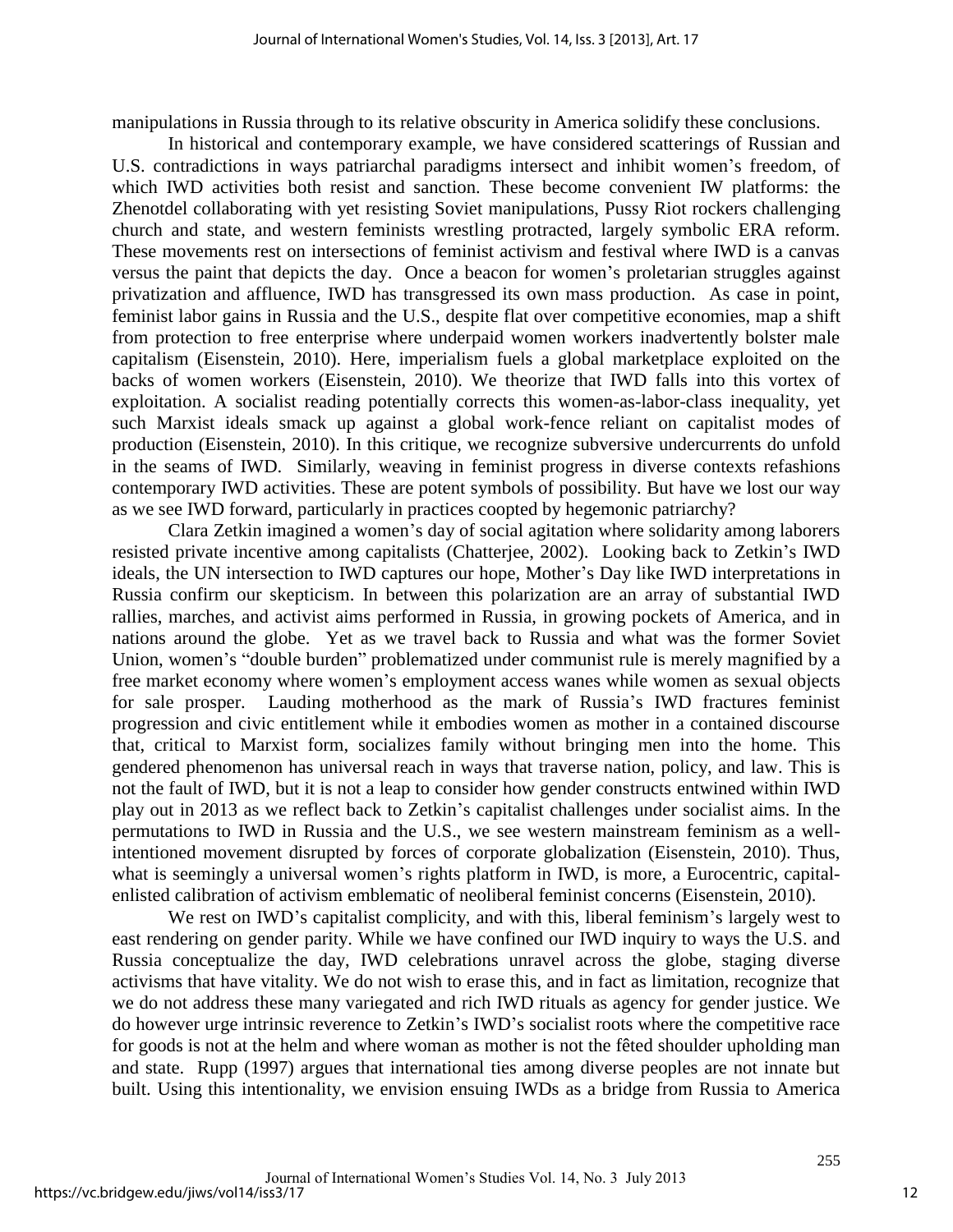where gender constructions engage radical dialogue germane to women's civic place among citizens and where IWD's substance is not co-opted by patriarchal hyperbole that is lip-service to hegemony. We extend this bridge across nations as we reinvigorate the next 100 year struggle for transnational gender liberation. Mohanty's (2003) vision of a viable global feminist movement compels this progressive IWD reach.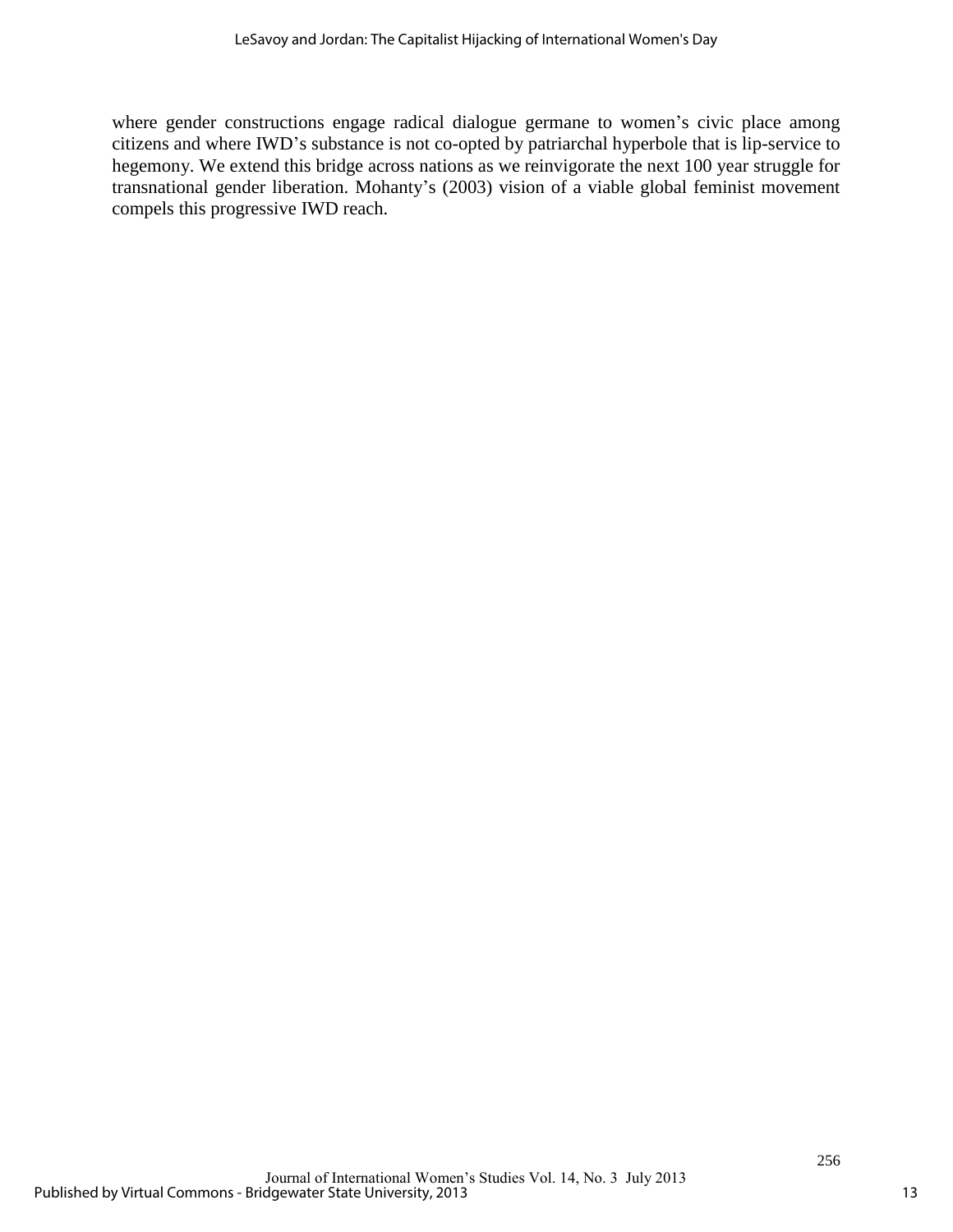#### **Bibliography**

Buckley, M. (1981). "Women in the Soviet Union," *Feminist Review*, 8, 79-106.

Cadwalladr, C. (2012). "Pussy riot: Will Vladimir Putin regret taking on Russia's cool women punks?," *The Guardian: The Observer*, July 28 2012.

<http://www.guardian.co.uk/world/2012/jul/29/pussy-riot-protest-vladimir-putin-russia>

- Carleton, G. (2004). *Sexual revolution in Bolshevik Russia.* Pittsburgh, PA: University of Pittsburgh Press.
- Chatterjee, C. (2002). *Celebrating women: Gender, festival culture, and Bolshevik ideology, 1910-1939*. Pittsburgh, PA: University of Pittsburgh Press.
- Clements, B. (1979). *Bolshevik feminist: The life of Aleksandra Kollantai*. Bloomington, IN: Indiana University Press.
- Clements, B. (1985). The birth of the new Soviet women. In A. Gleason, P. Kenez, & R. Stites (Eds.), *Bolshevik culture: Experiment and order in the Russian revolution* (pp. 220-237). Bloomington, IN: Indiana University Press.
- Clements, B. (1992). "Utopianism of the Zhenotdel." *Slavic Review,* 51(3), 485-496.
- Conze, S. (2001). Women's work and emancipation in the Soviet Union, 1941-50. In M., Ilc (Ed.), *Women in the Stalin era* (pp.216-233). New York, NY: Palgrave Macmillan.
- Dicker, R. (2008). *History of US feminisms*. Berkeley, CA: Seal Press.
- Dines, G. (2010). *Pornland: How porn has hijacked our sexuality.* Boston, MA: Beacon Press.
- Eisenstein, H. (2010). *Feminism seduced: How global elites use women's labor and ideas to exploit the world*. Boulder, CO: Paradigm Publishers.
- Eisenstein , Z. (2007*). Sexual decoys: Gender, race, and was in imperial democracy*. London: Zed Books.
- Eisenstein, Z. (1996). *Hatreds: Racialized and sexualized conflicts of the 21st century*. New York, NY: Routledge.
- Eisenstein, Z. (1984). *Feminism and sexual equality: Crisis in liberal America*. New York, NY: Monthly Review Press.
- Eisenstein, Z. (1981). *The radical futures of liberal feminisms.* New York, NY: Longman
- Goldman, W. (2001). *Women at the gates: Gender and industry in Stalin's Russia*. Cambridge, MA: Cambridge University Press.
- Hoffmann, D. L. (2000). "Mothers in the motherland: Stalinist pronatalism in its Pan-European context." *Journal of Social History,* 34 (1), 35-54.
- Hutton, M. J. (2001). *Russian and western European women, 1860-1939: Dreams, struggles, and nightmare*s. Lanham, MD: Rowman & Littlefield.
- Khodyreva, N. (2005). Sexuality for whom?: Paid sex and patriarchy and Russia. In A. Stulhofer, & T. Sandfort (Eds.), *Sexuality and gender in post-communist eastern Europe and Russia* (pp. 243-259). New York, NY: The Haworth Press.
- Ki- moon, B. (2011, March). *Remarks to international women's day forum on investing in women in entrepreneurshi*p. Retrieved from [http://www.un.org/apps/news/infocus/sgspeeches/statments\\_full.asp?statID=1099#.Ue3](http://www.un.org/apps/news/infocus/sgspeeches/statments_full.asp?statID=1099#.Ue3WLs7D_VJ) [WLs7D\\_VJ](http://www.un.org/apps/news/infocus/sgspeeches/statments_full.asp?statID=1099#.Ue3WLs7D_VJ)
- Kon, I. (1993). Sexuality and culture. In I. Kon & J. Riordan, (Eds.), *Sex and Russian society* (pp. 15-44). Bloomington, ID: Indiana University Press.
- Krylova, A. (2004). "Stalinist identity from the viewpoint of gender: Rearing a generation of professionally violent women-fighters in 1930s Stalinist Russia." *Gender & History,* 16 (3), 626-653.